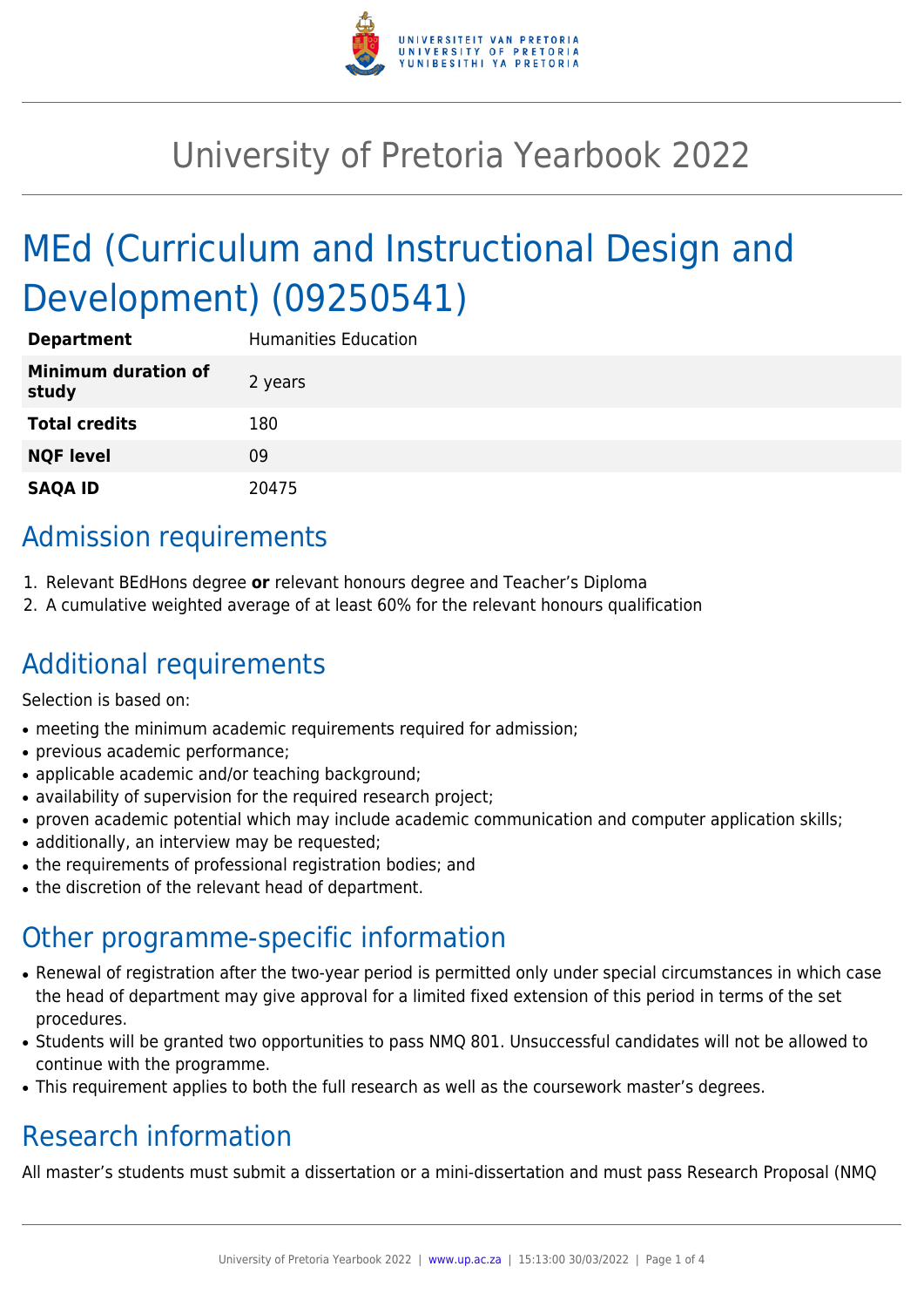

801). For the MEd research degree programmes, a dissertation on a topic approved by the Dean on the recommendation of the relevant head of department must be submitted, following the approval of a complete research proposal. A literature study is not acceptable.

- Each successful student must submit a bound paper copy as well as two electronic copies of the approved minidissertation/dissertation to the Head: Student Administration in the format specified by the Faculty and in accordance with the minimum standards set by the Department of Library Services (see <http://upetd.up.ac.za/authors/ publish/ standards.htm#specs>), before 15 February for the Autumn graduation ceremonies and before 15 July for the Spring graduation ceremonies. Failure to meet these deadlines will result in the degree being awarded during a subsequent series of graduation ceremonies
- All students have to submit a research proposal during the first year of registration and defend it successfully before a panel of examiners appointed by the Dean, in collaboration with the relevant head of department, Supervisor and Research Coordinator, before they can start with the research.
- Students have to apply for ethical clearance to the relevant head of department and Ethics Committee and only commence with field work once the application for ethical clearance has been approved by the Ethics Committee.
- Students have to present a progress report on the research to the supervisor annually. Continued reregistration depends on satisfactory annual progress.
- All students have to attend the research capacity building sessions on quantitative and qualitative research at master's level.

## Pass with distinction

The MEd degree is conferred with distinction on a student who obtains at least 75% in the dissertation.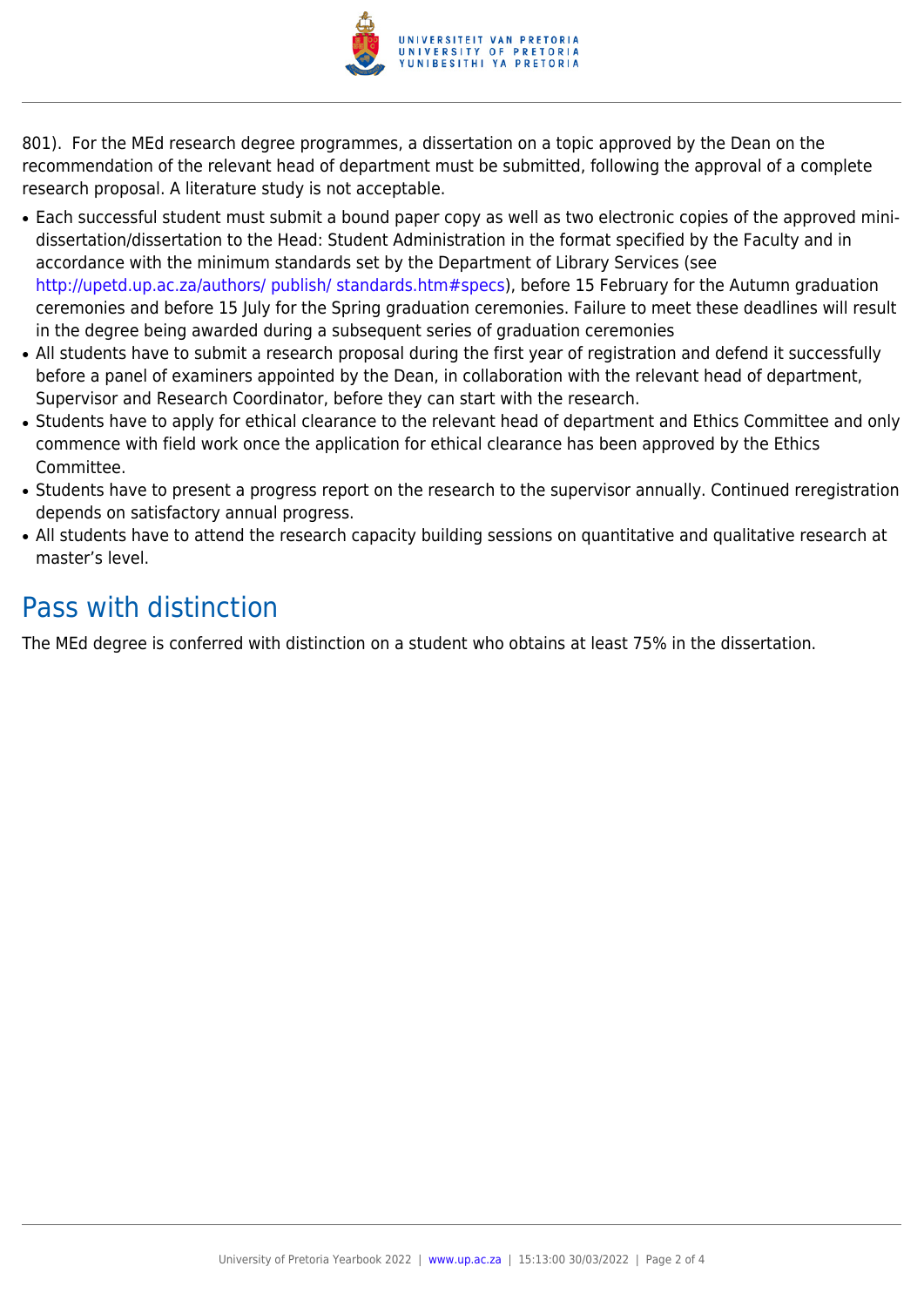

# Curriculum: Year 1

#### **Minimum credits: 180**

NMQ 801 (Research proposal) and CDV 890 (Dissertation) should be selected in the 1st year. When NMQ 801 (Research proposal) has been passed in the 1st year, only Dissertation should be selected again in the final year. Students will be granted two opportunities to pass NMQ 801 (Research proposal).

### **Fundamental modules**

#### **Research proposal 801 (NMQ 801)**

| <b>Module credits</b>         | 0.00                           |
|-------------------------------|--------------------------------|
| <b>NQF Level</b>              | 09                             |
| Language of tuition           | Module is presented in English |
| <b>Department</b>             | Humanities Education           |
| <b>Period of presentation</b> | Year                           |

#### **Module content**

Development of a research proposal. Research methodology. Overview and principles of quantitative and qualitative research methodology. Data collection methods, data analysis methods, paradigm analysis and theoretical frameworks for educational studies. Global theoretical perspectives in education.

### **Core modules**

#### **Dissertation: Curriculum and instructional design and development 890 (CDV 890)**

| <b>Module credits</b>         | 180.00                         |
|-------------------------------|--------------------------------|
| <b>NQF Level</b>              | 09                             |
| <b>Prerequisites</b>          | No prerequisites.              |
| <b>Language of tuition</b>    | Module is presented in English |
| <b>Department</b>             | <b>Humanities Education</b>    |
| <b>Period of presentation</b> | Year                           |
|                               |                                |